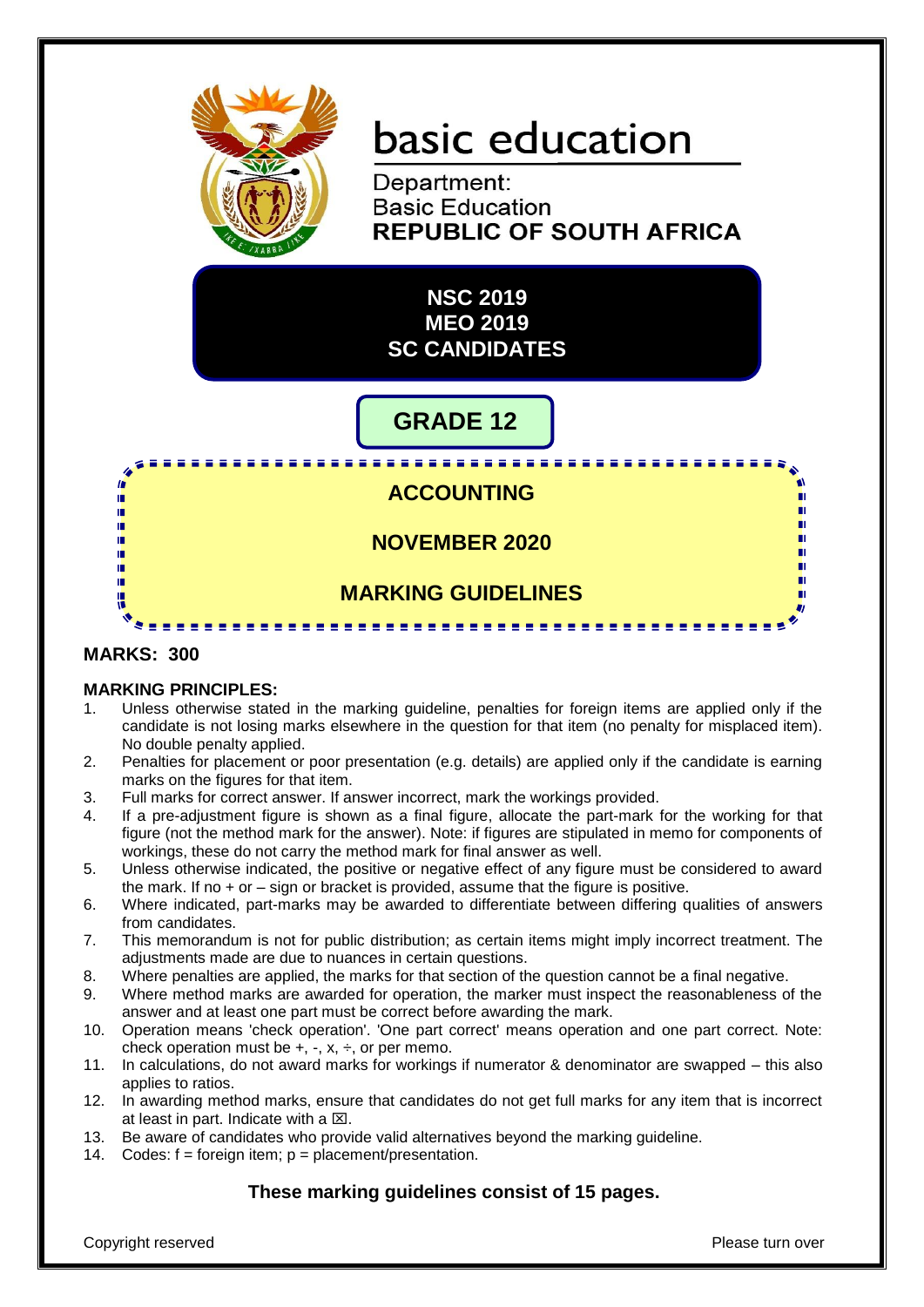# Accounting 2 DBE/November 2020 NSC 2019/MEO 2019/SC – Marking Guidelines

# **QUESTION 1**

| ۰. |  |
|----|--|
|    |  |

| 1.1 | 1.1.1 | $\mathsf{B} \checkmark$ | (bad debts)                         |
|-----|-------|-------------------------|-------------------------------------|
|     | 1.1.2 | D√                      | (production wages)                  |
|     | 1.1.3 | F√                      | (bank charges)                      |
|     | 1.1.4 | C ✓                     | (depreciation of factory machinery) |
|     | 1.1.5 |                         | (raw material to production)        |

# **1.2 BERGVIEW MANUFACTURERS**

# **1.2.1 FACTORY OVERHEAD COST NOTE**

| Salary of factory foremen                                                                                                       | 150 000                  |
|---------------------------------------------------------------------------------------------------------------------------------|--------------------------|
| Depreciation on factory equipment                                                                                               | 145 000                  |
| Indirect material (12 400 $\checkmark$ + 33 100 $\checkmark$ – 14 300 $\checkmark$ )                                            | 31 200                   |
| Insurance 60 000 x 3/6 or $-30000$                                                                                              | 30 000                   |
| Water and electricity (115 000 $\checkmark$ + 12 000 $\checkmark$ ) x 80% $\checkmark$<br>OR 127 000 - 25 400 OR 92 000 + 9 600 | 101 600                  |
| Rent expense 113 000 $\checkmark$ x 7 200 / 9 000 $\checkmark$ OR 113 000 – 22 600                                              | 90 400                   |
| Be alert to various permutations of amounts and award marks accordingly                                                         | 548 200                  |
|                                                                                                                                 | <u>*one part correct</u> |

#### **1.2.2 PRODUCTION COST STATEMENT FOR YEAR ENDED 29 FEBRUARY 2020**

|                                                                                                                                                                     | <u>*one part correct</u> |
|---------------------------------------------------------------------------------------------------------------------------------------------------------------------|--------------------------|
| Direct material cost                                                                                                                                                | 2 200 000                |
| Direct labour cost                                                                                                                                                  | 1 209 300                |
| <b>Prime cost</b><br>$DMC + DLC$                                                                                                                                    | 3 409 300                |
| Factory overhead cost<br>see 1.2.1                                                                                                                                  | 548 200<br>⋈             |
| <b>Total production cost</b><br>operation                                                                                                                           | 3 957 500<br>⋈           |
| Work-in-progress at beginning                                                                                                                                       | 130 000                  |
|                                                                                                                                                                     | 4 087 500                |
| Work-in-progress at end<br>balancing figure (accept +ve difference)                                                                                                 | ⊠<br>(40 500)            |
| Cost of production of finished goods<br>$(140000 \times + 4062500 \times - 155500 \times)$<br>6 500 000 x 100/160<br>Accept alternative workings e.g. Ledger format | ∣√*<br>4 047 000         |

**10**

-1 P Poor presentation (max -1) (no details); accept recognisable abbreviations such as DLC, FOHC

**16**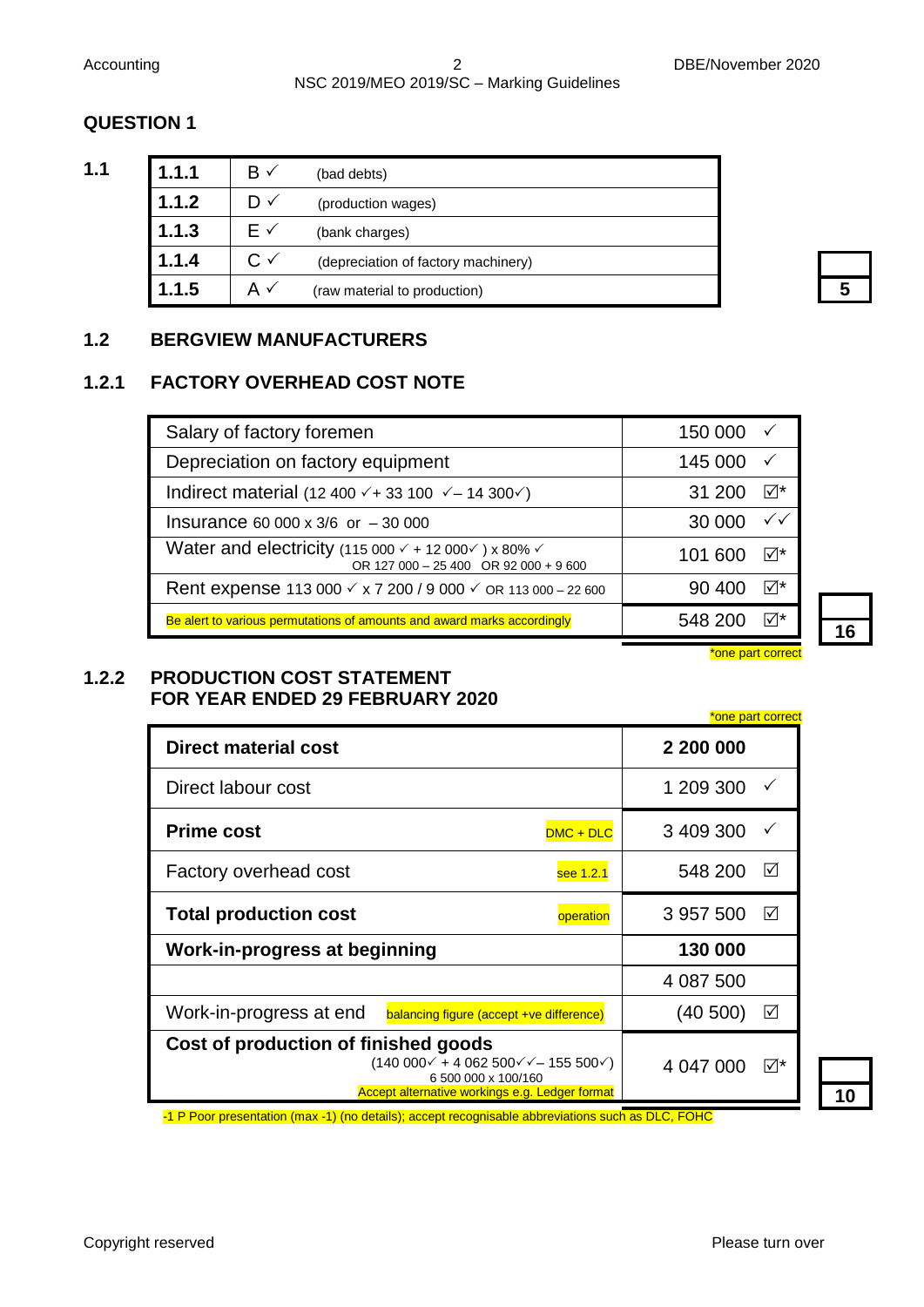# **1.3 EASY FOODS**

# **1.3.1 Explain why the change in units produced affected the fixed costs per unit.**

Any ONE valid reason  $\checkmark\checkmark$  part marks for incomplete / unclear answer

- Fixed cost are not influenced by production levels; decrease in units produced and sold will increase the fixed costs per unit.
- Fixed costs remained constant while the number of units decreased.
- Economies of scale is only achieved if there is an increase in production **2**

#### **1.3.2 Give TWO possible reasons for the increase in direct material cost per unit.** Any TWO valid reasons  $\checkmark$   $\checkmark$   $\checkmark$   $\checkmark$   $\checkmark$   $\checkmark$  part marks for incomplete / unclear answers **Reason 1** Increase in price of raw material / including inflation No bulk discounts due to decreased production • Importing raw material (exchange rate / import duties) • Increase in transport and/or storage cost of raw material Scarcity – price hikes due to higher demand Wastage of raw material / poor management and control in production process / poorly trained workers **Reason 2**

• Possible theft of raw material

**1.3.3 Explain why the business should not be satisfied with the level of production and the break-even point. Compare and quote figures for both years.**

Comparison  $\checkmark$   $\checkmark$  figures for each year  $\checkmark\checkmark$   $\checkmark\checkmark$ 

Any TWO of: Compare **BEP** of 2019 to **production** of 2019; Compare **production** of 2019 to **production** of 2018 Compare **BEP** of 2019 to **BEP** of 2018

- Produced 54 000 units and the break-even point is 50 976; 3 024 above BEP.
- Production decreased from 65 000 to 54 000 units (by 11 000 units / 16,9%)
- BEP increased from 50 000 to 50 976 units (976 units / 2%)
- Profit on 3 024 units in 2019 in comparison to profit on 15 000 units in 2018 / Drop in profits by 11 976 units **61**

#### **1.3.4 Explain ONE reason against this option.**

ONE reason  $\sqrt{\sqrt{p}}$  part marks for incomplete / unclear answers

- This may be considered as unethical / illegal if not disclosed on packaging / can be sued / reported to consumer council
- Will incur additional costs in producing new packaging / advertising
- The customers will not be happy and sales would drop even more / lose customers to competitors
- Negative impact on image of the business, when discovered. **2**

**4**

**TOTAL MARKS 45**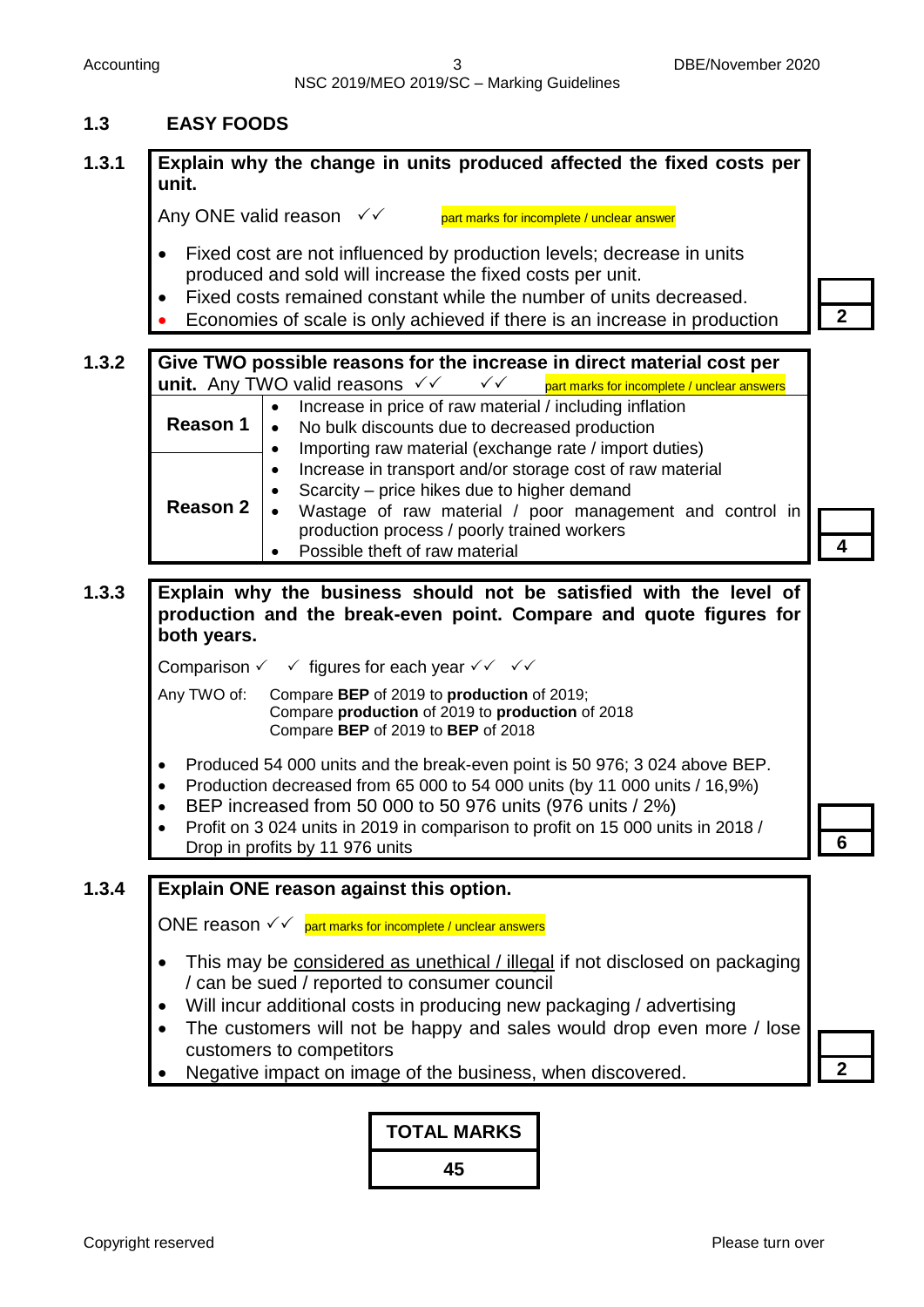#### **2.1 VAT**

| No part marks for workings                                 |                                                       |                             |                 |  |   |
|------------------------------------------------------------|-------------------------------------------------------|-----------------------------|-----------------|--|---|
| Calculate the VAT amounts and indicate the effect of EACH. |                                                       |                             |                 |  |   |
| <b>DETAILS</b>                                             | <b>EFFECT</b><br><b>VAT AMOUNT</b><br>$Accept + or -$ |                             |                 |  |   |
| <b>Total sales</b>                                         | R81 675                                               |                             | <b>Increase</b> |  |   |
| <b>Purchases of stock</b>                                  | (i)                                                   | R <sub>26</sub> 235         | Decrease        |  |   |
| <b>Drawings of stock</b>                                   | (iii)                                                 | $\checkmark$<br>R4 800      | Increase        |  |   |
| <b>Bad debts</b>                                           | (iii)                                                 | R915 $\checkmark\checkmark$ | Decrease        |  | 8 |

# **2.2 BANK RECONCILIATION AND INTERNAL CONTROL**

| <b>Cash Receipts Journal</b><br>(figures only) |                                                | <b>Cash Payments Journal</b><br>(figures only) |
|------------------------------------------------|------------------------------------------------|------------------------------------------------|
| 65 570                                         | two marks for both                             | 64790                                          |
| 31 350                                         | 11 850*<br>14 550*<br><b>CPJ</b><br><b>CRJ</b> | $2700^*$ $\checkmark\checkmark$                |
| 150                                            | 33 500*<br>44 000*<br><b>CRJ</b><br><b>CPJ</b> | 10 500*<br>$\checkmark$                        |
|                                                | no part marks                                  | 9 7 5 0                                        |
|                                                | two marks for both <sup>*</sup>                | 3 3 7 5                                        |
|                                                | 600 (CRJ) 1 200 (CPJ)                          | $\checkmark$<br>600*                           |
| 97 070                                         |                                                | 91 715                                         |

-1 foreign items (max -1) for any amount that earns a mark in 2.2.3.

**2.2.2 Calculate the Bank Account balance on 30 April 2020.**

| Workings                                                                                                          | <b>Answer</b>           |  |
|-------------------------------------------------------------------------------------------------------------------|-------------------------|--|
| <b>See CPJ total</b><br><b>See CRJ total</b>                                                                      |                         |  |
| $-3450$ $\checkmark$ + 97 070 $\textcircled{1}$ – 91 715 $\textcircled{1}$<br><b>Accept ledger account format</b> | 1 905⊡ one part correct |  |

CRJ and CPJ totals must include the provisional totals given

| <b>Bank Reconciliation Statement on 30 April 2020</b> |                      |                                           |                                            |
|-------------------------------------------------------|----------------------|-------------------------------------------|--------------------------------------------|
|                                                       | One column<br>method | <b>Debit</b>                              | Credit                                     |
| <b>Balance per Bank Statement</b>                     | 11 955               | <b>Balancing figure</b><br>could be debit | 11 955 ☑☑<br>Do not accept<br><b>19500</b> |
| Credit outstanding deposit                            | 27 750               |                                           | 27 750 $\checkmark$                        |
| Debit outstanding cheques/EFT:                        |                      |                                           |                                            |
| No. 615                                               | 15 750)              | 15 750 √                                  |                                            |
| No. 965                                               | (6 750)              | $6750 \checkmark$                         |                                            |
| No. 980                                               | (8600)               | 8 600 $\checkmark$                        |                                            |
| EFT.                                                  | $(7\ 300)$           | $7300 \checkmark$                         |                                            |
| Correction of error/wrong entry                       | 600                  |                                           | 600                                        |
| <b>Balance per Bank Account</b>                       | 1 905                | 1 905 ☑*                                  | see 2.2.2 (Dr / Cr)                        |
| -1 Presentation (max -1) for no details               |                      | 40 305                                    | 40 305                                     |

-1 foreign items (max -1) for any amount that earns a mark in 2.2.1.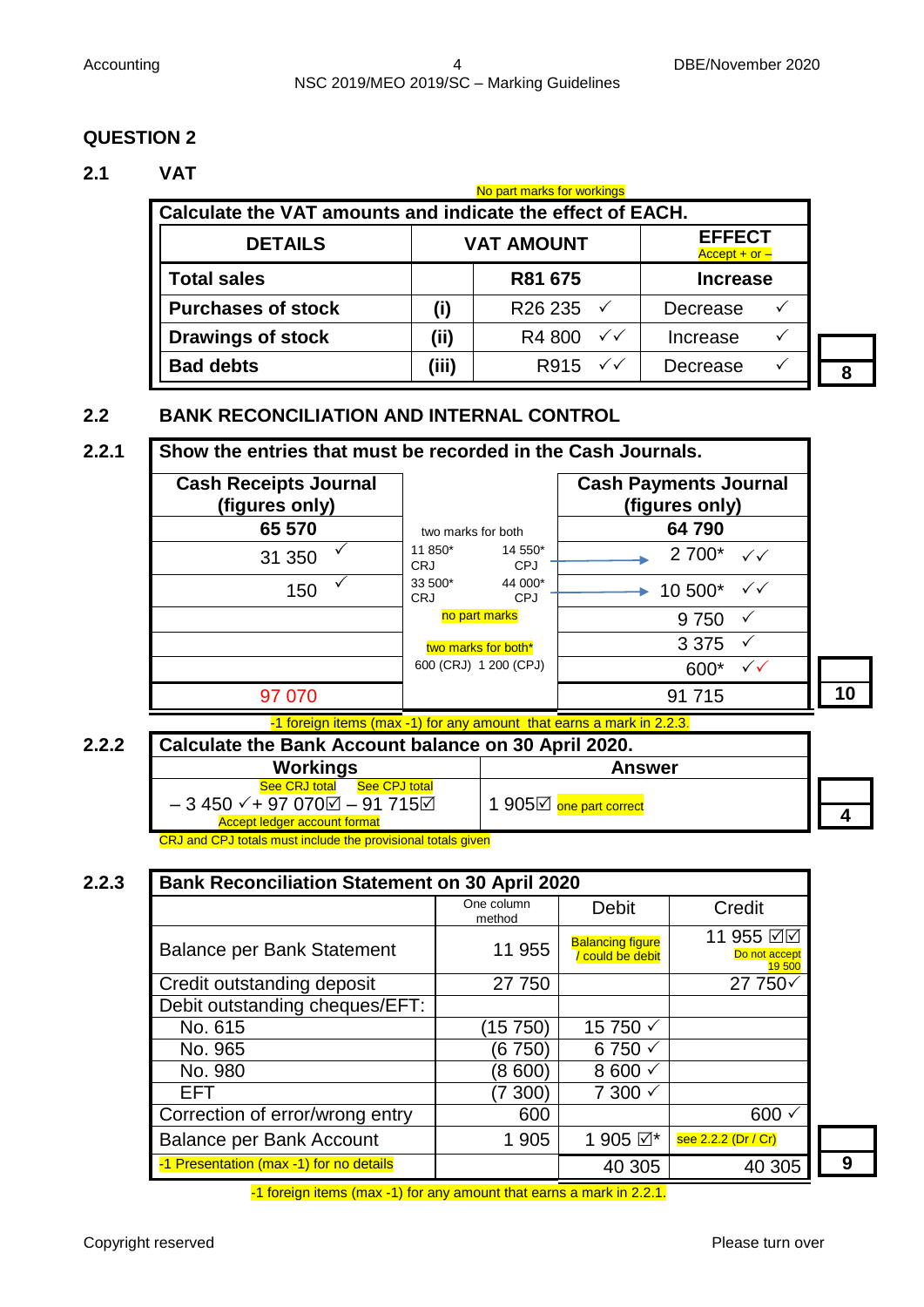|       |                                     | NSC 2019/MEO 2019/SC - Marking Guidelines                                                                                                                                                                                                                                                                                                          |                                                                                                                                                                                            |   |  |
|-------|-------------------------------------|----------------------------------------------------------------------------------------------------------------------------------------------------------------------------------------------------------------------------------------------------------------------------------------------------------------------------------------------------|--------------------------------------------------------------------------------------------------------------------------------------------------------------------------------------------|---|--|
| 2.2.4 |                                     | on how EACH problem can be avoided in future.                                                                                                                                                                                                                                                                                                      | As internal auditor you are not happy with the control of cash in this business.<br>Explain TWO problems to confirm your suspicion. Quote figures. Give advice                             |   |  |
|       | Problem 1                           | <b>Explanation with evidence</b><br>Explanation $\checkmark$ $\checkmark$ Evidence $\checkmark$<br>Theft / Fraud / Internal control<br>measures are lacking. Cash slips<br>have not been recorded, R10 500                                                                                                                                         | <b>Advice</b><br>✓<br>Supervision (checking) of cash slips<br>against deposit slip / bank notifications<br>(sms) for all transactions / Recon / EFT<br>/ Use security company for deposits |   |  |
|       |                                     | Rolling of cash / security risk.<br>Deposit of R50 400 occurs 14 days<br>later / Deposit of R27 750<br>outstanding from 24 April.                                                                                                                                                                                                                  | Cash collected must be deposited<br>immediately/ Sales person must not<br>deposit cash/Divide duties / Supervisor<br>must check before depositing.                                         |   |  |
|       | <b>Problem 2</b>                    | Delayed payments. Post-dated<br>cheques; R15 750 (30 Oct 2020)<br>and R6 750 (30 May 2020)                                                                                                                                                                                                                                                         | Purchase goods according to<br>resources available; schedule / plan<br>purchases (budget)                                                                                                  | 6 |  |
| 2.3   |                                     | <b>DEBTORS' AGE ANALYSIS</b>                                                                                                                                                                                                                                                                                                                       | Accept the same advice if appropriate / relevant to both problems identified, such as 'Division of duties'                                                                                 |   |  |
| 2.3.1 |                                     | debtors' more effectively.                                                                                                                                                                                                                                                                                                                         | Explain how the debtors' age analysis will assist the business in managing                                                                                                                 |   |  |
|       | Valid explanation                   | ✓✓<br>part marks for incomplete / unclear answers                                                                                                                                                                                                                                                                                                  |                                                                                                                                                                                            |   |  |
|       | $\bullet$<br>$\bullet$<br>$\bullet$ | Helps the business to identify slow or defaulting debtors, or possible bad debts<br>Highlights debtors in good standing so that their credit rating can be reviewed<br>It can expose the problem of allowing debtors to exceed their credit limit<br>Exposes weaknesses in internal control processes so that corrective measures<br>can be taken. |                                                                                                                                                                                            |   |  |
| 2.3.2 |                                     | <b>Provide evidence for EACH.</b><br>Evidence must be shown. May be in explanation column; Accept name or explanation or amount.<br>Any TWO of:                                                                                                                                                                                                    | Explain TWO separate problems highlighted by the age analysis.                                                                                                                             |   |  |
|       |                                     | Explanation $\checkmark$                                                                                                                                                                                                                                                                                                                           | Evidence √<br>$\checkmark$                                                                                                                                                                 |   |  |
|       | Problem 1                           | Certain debtors are exceeding<br>the credit terms (slow payers)<br>possible bad debts<br>Debtors are exceeding credit                                                                                                                                                                                                                              | D Duma, S Swart<br>90 days; 60/90 days<br>(1425)<br>(6 000; 12 750)<br>P Palm: 20% above limit                                                                                             |   |  |
|       | <b>Problem 2</b>                    | <u>limit</u><br>Granting slow-paying debtors to<br>continue purchasing / to exceed<br>credit limits (internal control)                                                                                                                                                                                                                             | R1 050 / (R6 300 - R5 250)<br>D Duma, S Swart                                                                                                                                              |   |  |
| 2.3.3 |                                     | reliable applicants are granted credit.                                                                                                                                                                                                                                                                                                            | State TWO strategies that Tonga Hardware can use to ensure that only                                                                                                                       |   |  |
|       | Any TWO valid strategies            | $\checkmark$                                                                                                                                                                                                                                                                                                                                       | TWO different options form the list:                                                                                                                                                       |   |  |
|       |                                     | Perform credit checks (references / listing / credit bureau)<br>Check employment history / salary advice / bank statement<br>Contact details (residential or postal address / contact numbers or emails)                                                                                                                                           |                                                                                                                                                                                            |   |  |
|       |                                     | <b>TOTAL MARKS</b>                                                                                                                                                                                                                                                                                                                                 |                                                                                                                                                                                            |   |  |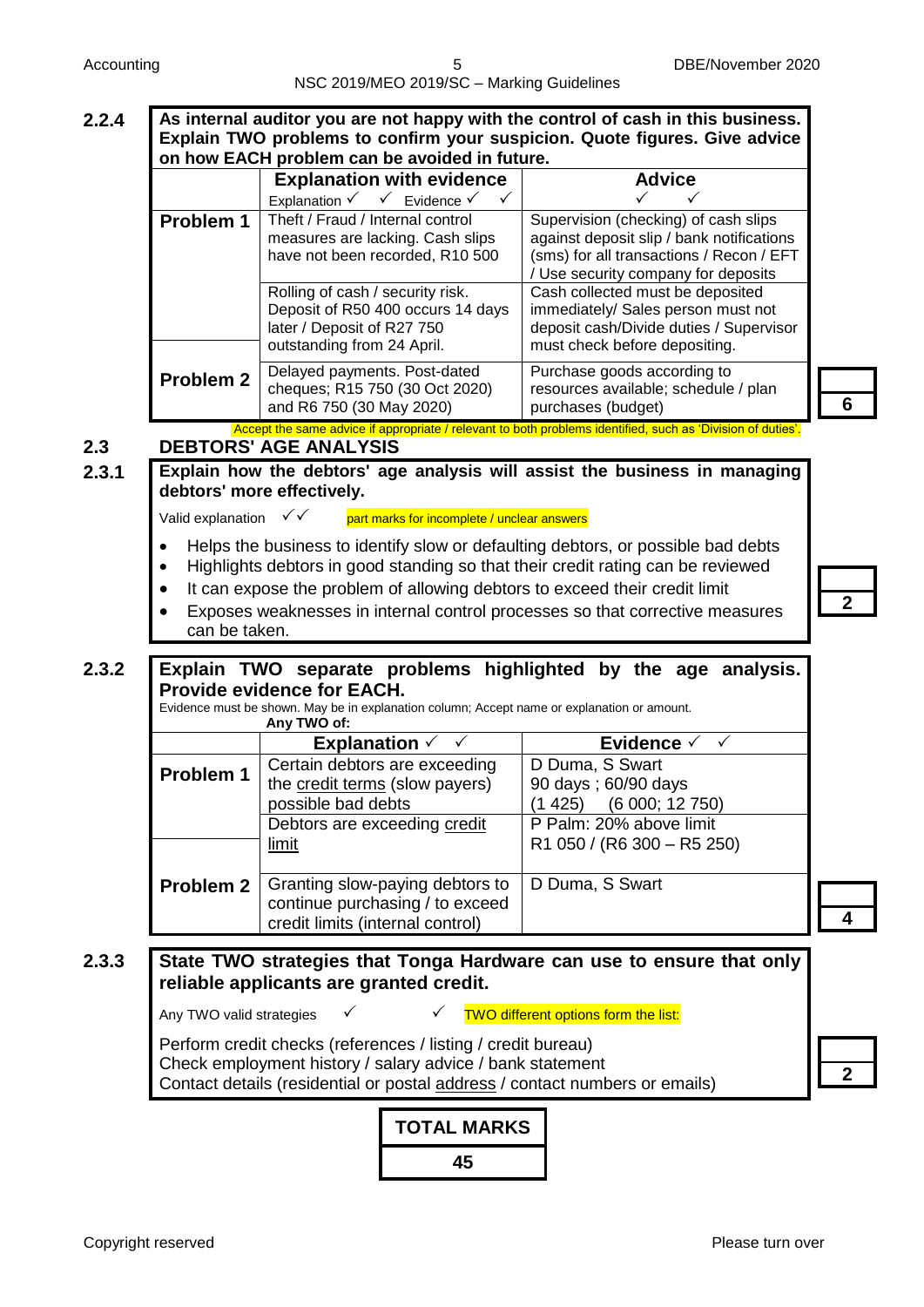| 3.1 | 3.1.1 | ∣ First in first out $\checkmark$           | <b>FIFO</b> |                             |  |
|-----|-------|---------------------------------------------|-------------|-----------------------------|--|
|     | 3.1.2 | Weighted average method $\checkmark$        | WA          |                             |  |
|     | 3.1.3 | Specific identification method $\checkmark$ | SI / SIM    | <b>Accept abbreviations</b> |  |

#### **3.2 JJ FASHION HOUSE**

# **3.2.1 Calculate: Value of the closing stock using the weighted-average method**

| <b>Workings</b>                                                                                                                                                                                                                 | <b>Answer</b>                  |  |
|---------------------------------------------------------------------------------------------------------------------------------------------------------------------------------------------------------------------------------|--------------------------------|--|
| 1858 200 two marks<br>$(124\ 500 + 1\ 813\ 000)$ $(130 \times 610)$<br>1 937 500 $\checkmark$ - 79 300 $\checkmark$ x 380 $\checkmark$<br>$3390 \times - 130 \times$<br>$(240 + 3150)$<br>3 260 two marks<br>WA: 570 four marks | 216 600⊠<br>one part correct   |  |
| <b>Calculate: Gross profit</b>                                                                                                                                                                                                  |                                |  |
| <b>Workings</b>                                                                                                                                                                                                                 | <b>Answer</b>                  |  |
| see above<br>see above<br>2 764 800 $\checkmark$ – (1 858 200 $\checkmark$ – 216 600 $\checkmark$ )<br>$1937500 - 79300$<br>1 641 600 two marks<br>IF UNITS ARE USED: $(960 - 570)$<br>x 2 880<br>one mark one mmark one mark   | 1 123 200⊠<br>one part correct |  |

# **3.2.2 Calculate how long (in days) it will take to sell the closing stock of the jeans.**

|                                                                                                | <b>Answer</b>                                                    |                                        |
|------------------------------------------------------------------------------------------------|------------------------------------------------------------------|----------------------------------------|
| see 3.2.1<br>216 600 ☑ x 365 √<br>1641600 ☑<br>see 3.2.1 (COS)<br><b>OR: IF UNITS ARE USED</b> |                                                                  | 48,2 days <b>⊠</b><br>one part correct |
| one mark<br>one mark<br>380<br>x 365<br>2880<br>one mark                                       | one mark<br><b>OR</b><br>380<br>2 880 / 365<br>one mark one mark |                                        |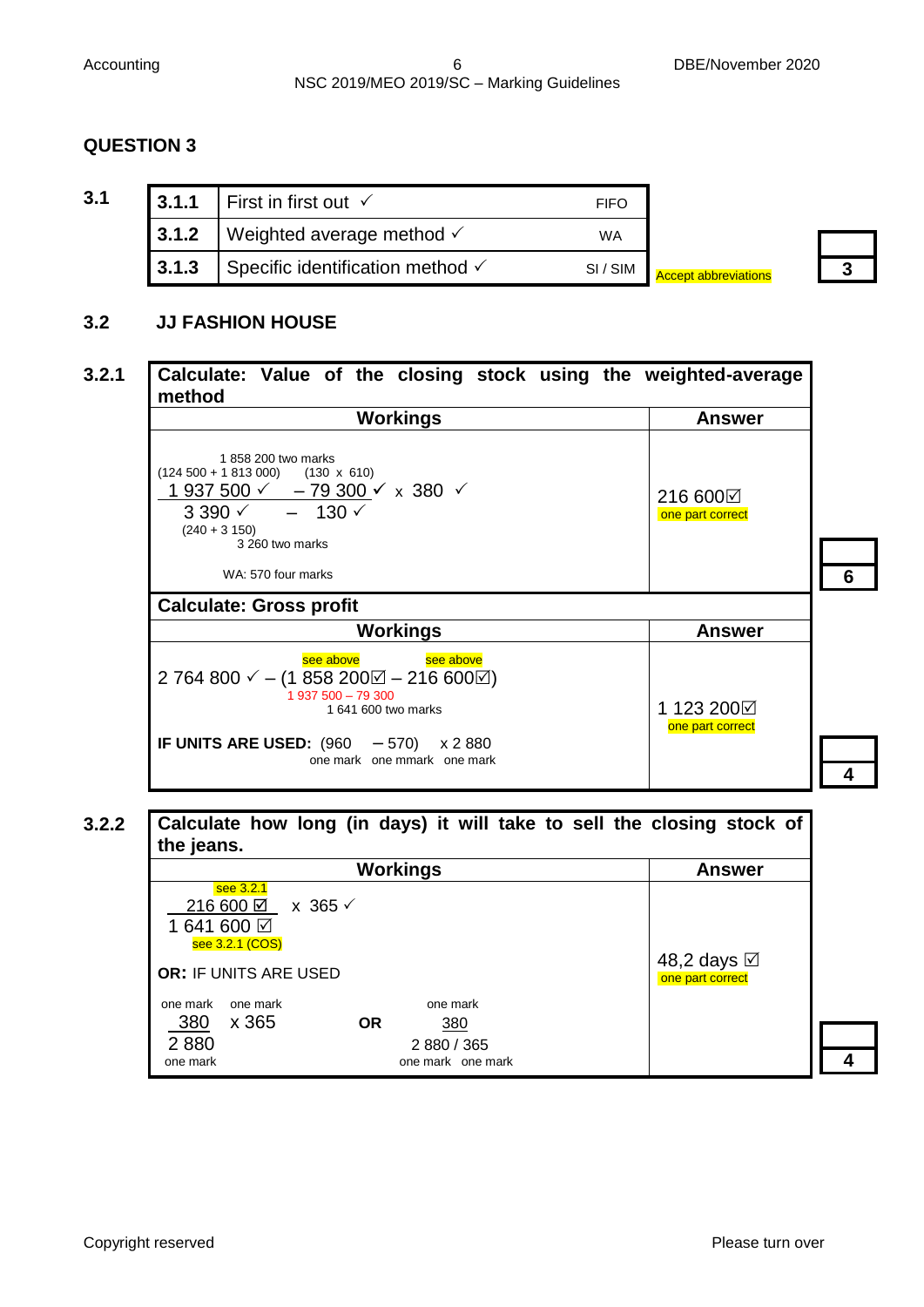**3.2.3 Calculate: Value of closing stock using the FIFO method 7 Workings Answer**  $400 - 130$  $270 \times x$  610  $\checkmark$  = 164 700  $\Box$  one part correct  $110\overline{\boxtimes}$  x 580  $\checkmark$  = 63 800  $\overline{\boxtimes}$  one part correct 380 – 270 see above 228 500 one part correct **State ONE advantage of using the FIFO method.**<br>Any ONE point  $\checkmark$  art marks for incomplete / unclear / partial part marks for incomplete / unclear / partial responses • Higher gross profit because of higher closing stock value / lower cost of sales Purchase price of jeans is always increasing due to demand / inflation Stock valued at the most recent prices; less chance of being obsolete / outdated Gross profit will be based on current market related values Easier to use this method. **2 3.2.4 Calculate the number of jackets stolen. 4 Workings Answer**  $(1760 + 6500)$ 8 260  $\times$  - 2 980 $\times$  - 5 020  $\times$ **OR** – 8 260 + 2 980 + 5 020 260 ☑ one part correct **Give TWO solutions to solve the problem.** Any TWO valid points  $\checkmark\checkmark$   $\checkmark\checkmark$  part marks for incomplete / unclear / partial responses Expected responses for 2 marks: **4 Solution 1** Count stock regularly and compare against stock records Improve / employ security to control at exit points • Install security cameras at strategic points (CCTV) Order smaller quantities, but more frequently as required Staff screening / lockers for staff (if they are suspected) Tracking devices / security tags on products Insure goods so that you can claim on insurance policy **Solution 2 3.2.5 The internal auditor is concerned about the stock levels and selling price of jackets. Explain reasons for his concern, with figures, and give different advice in EACH case. Be alert to advice that may apply to both, such as 'reduce mark-up%" 6 Concern Explanation (with figures)** *★* **★** ★ ★ **Advice**  $\checkmark$   $\checkmark$ **Stock level** Stock holding period increased from (103 days) to 216 days (by 113 days) / high closing stock balance 2 980 (1 220 more than opening stock / 36% of available stock; possible obsolescence or theft Clearance sale to get rid of excess stock / Order in line with demand **Selling price** Mark-up % increased (from 70%) to 107% (to R1 450 or by R380) Customers find the price of R1 450 as being too high Reduce mark-up% / selling price / Offer trade discounts / Advertise to increase customers .

> **TOTAL MARKS 40**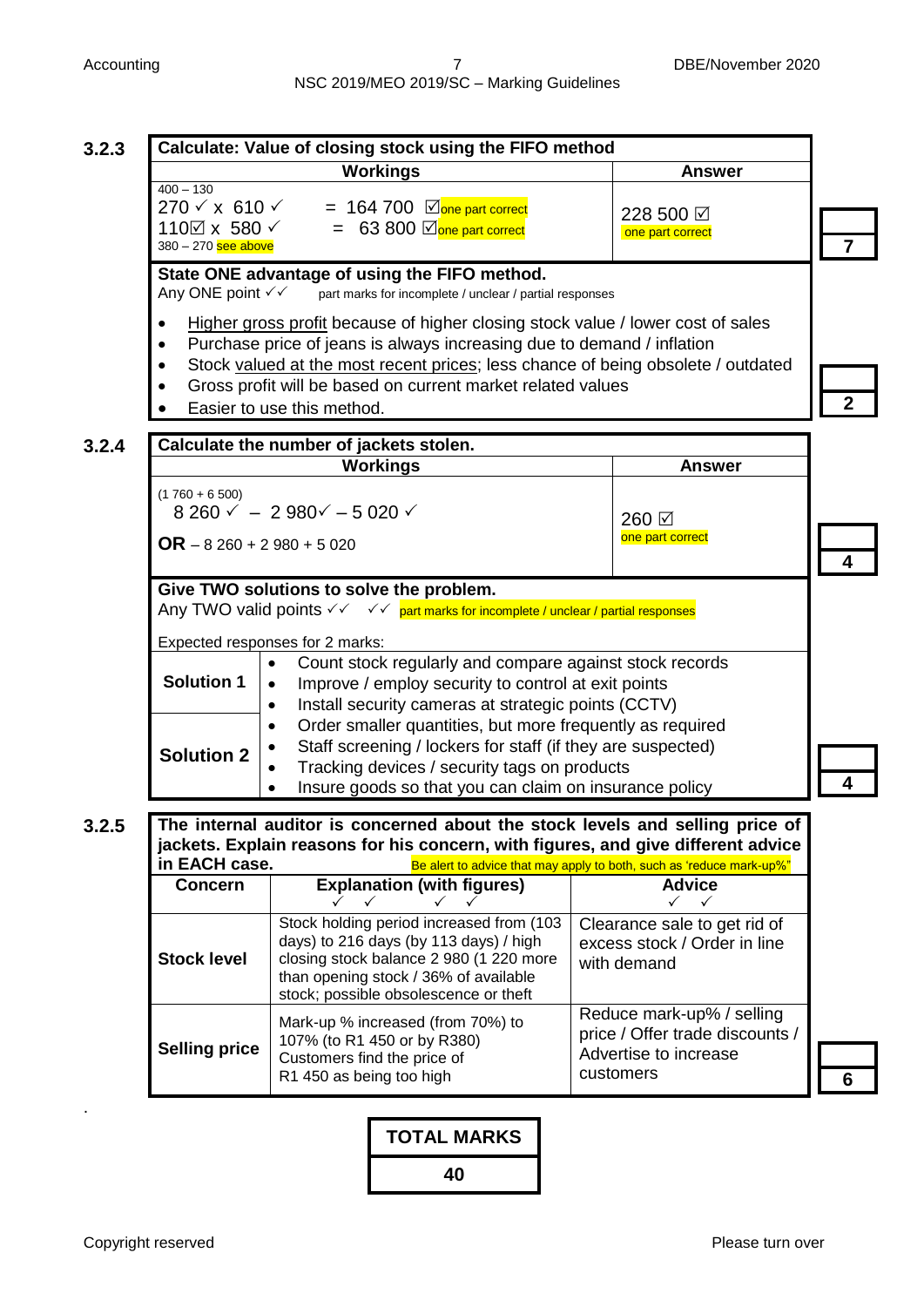|       | <b>Workings</b>                                                                            | <b>Answer</b>           |
|-------|--------------------------------------------------------------------------------------------|-------------------------|
| (i)   | Cost of land and buildings at beginning of year                                            | R <sub>10</sub> 500 000 |
|       | $9650000 + 85000$                                                                          |                         |
|       | Award one mark if this working is shown without the final answer given                     |                         |
| (i)   | Depreciation of vehicles for the year                                                      |                         |
|       | New:                                                                                       |                         |
|       | 625 000 x 20% x 3/12 = 31 250 $\sqrt{2}$ one part correct                                  | R287 450 <b>Ø</b>       |
|       | Old:                                                                                       | one part correct        |
|       |                                                                                            |                         |
|       | 1 281 000 x 20% = 256 200 $\sqrt{2}$ one part correct                                      |                         |
| (iii) | <b>Disposal of equipment</b>                                                               |                         |
|       |                                                                                            | R5 550 <b>⊠</b>         |
|       | $(6000 \times 15\% \times 6/12)$                                                           | one part correct        |
|       | 21 000 $\checkmark$ - (15 000 $\checkmark$ + 450 $\checkmark$ $\boxdot$ ) one part correct |                         |
|       | 15 450 three marks                                                                         |                         |
| (iv)  | Accumulated depreciation of equipment                                                      |                         |
|       |                                                                                            | R227 000 ☑              |
|       | 200 000 $\checkmark$ + 42 450 $\checkmark$ − 15 450 $\textcircled{z}$ see (iii) above      | one part correct        |
|       |                                                                                            |                         |
|       | (iii) and (iv) accept as workings: Ledger format; signs reversed; brackets                 |                         |

#### **4.2 ORDINARY SHARE CAPITAL:**

#### **ISSUED SHARE CAPITAL**

| 800 000      | Shares in issue at beginning                               | 4 800 000                                 |
|--------------|------------------------------------------------------------|-------------------------------------------|
| 400 000 √    | shares issued during year                                  | 3 600 000<br>☑<br><b>balancing figure</b> |
| (60 000)     | shares re-purchased (ASP: R7.00)                           | (420 000)<br>$\checkmark$                 |
| 1 140 000 ☑* | shares in issue at end<br>closing number of shares x R7.00 | 7 980 000                                 |

and 1 P if no details (max -1) **A** in the same part correct to the part correct

## **RETAINED INCOME:**

| <b>Balance at beginning</b>                                                                                               | 1 181 250                           |
|---------------------------------------------------------------------------------------------------------------------------|-------------------------------------|
| Net profit after tax                                                                                                      | 2 534 400                           |
| Shares re-purchased 60 000 $\checkmark$ x R3,80 $\checkmark$<br>ignore brackets<br>OR 648 000 - 420 000<br>$10,80 - 7,00$ | ∣√*<br>(228000)                     |
| <b>Dividends</b><br>ignore brackets<br>operation                                                                          | (2377200)<br>⊻                      |
| <b>Interim</b> 1 200 000 $\checkmark$ x 124 cents $\checkmark$<br>or 124% or x 1,24 or 124/100                            | $\nabla^*$<br>1 488 000             |
| <b>Final</b>                                                                                                              | 889 200                             |
| <b>Balance at end</b><br>operation;<br>shares repurchased and OSD must be subtracted                                      | 1 110 450<br>$\mathsf{I}\mathsf{v}$ |

**8**

**16**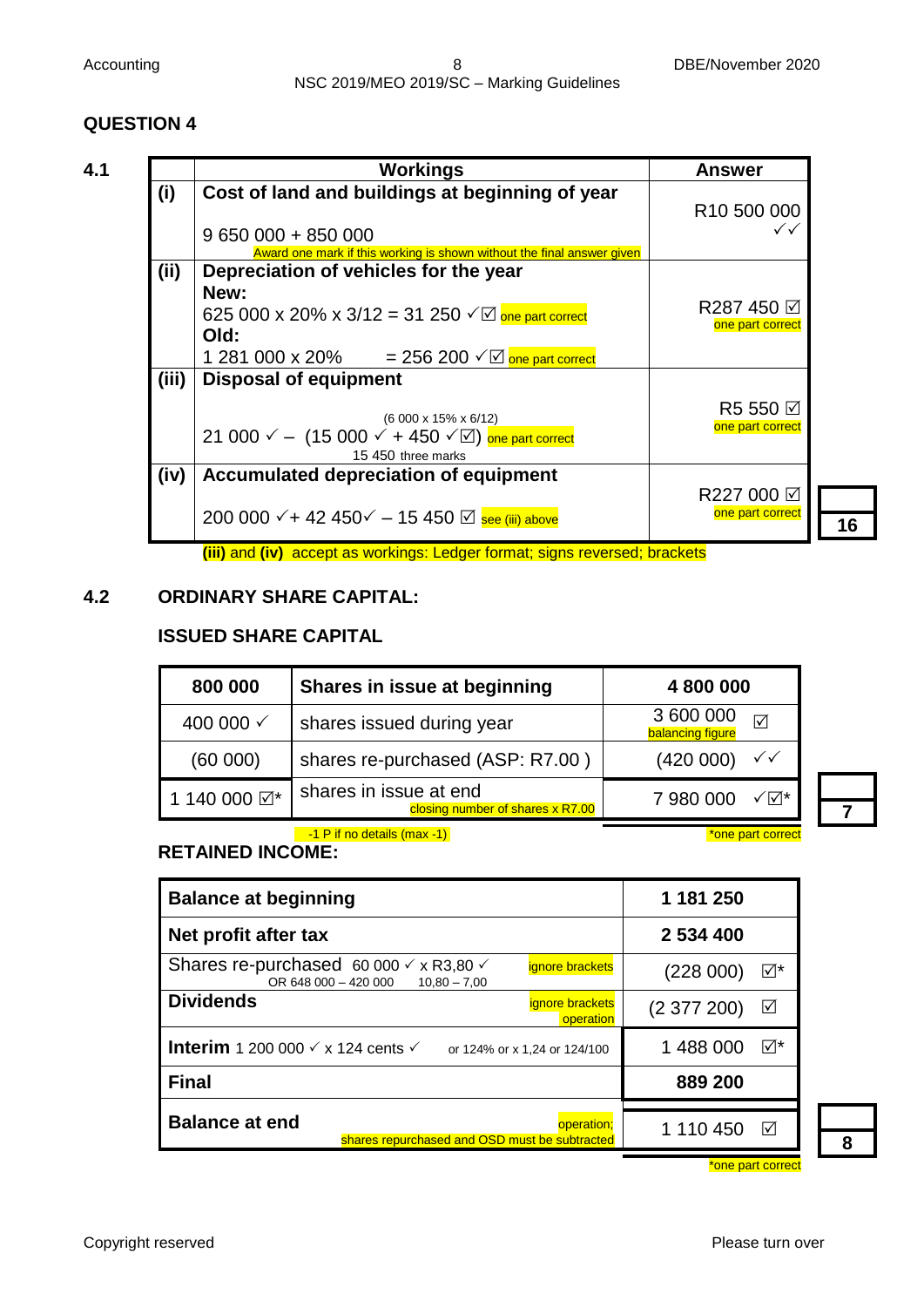# **4.3 BALANCE SHEET (STATEMENT OF FINANCIAL POSITION) ON 31 MARCH 2020**

| <b>ASSETS</b>                                                                                                            |                                      |               |                   |
|--------------------------------------------------------------------------------------------------------------------------|--------------------------------------|---------------|-------------------|
| <b>Non-current assets</b>                                                                                                | 11 458 500                           |               |                   |
| <b>Fixed assets at carrying value</b>                                                                                    | 11 458 500                           |               |                   |
| <b>Current assets</b>                                                                                                    | $TA - 11458500$                      | 2 715 750     | ☑                 |
| <b>Inventories</b>                                                                                                       | balancing figure                     | 1 303 850     | ☑                 |
| Trade and other receivables<br>$(881\ 000 \times + 2\ 500 \times + 41\ 900 \times + 32\ 500 \times)$                     | $\overline{7}$                       | 957 900       | ⊻⊺∑               |
| <b>Cash and cash equivalents</b>                                                                                         |                                      | 454 000       |                   |
| <b>TOTAL ASSETS</b>                                                                                                      | 11<br>See Total Equity + Liabilities | 14 174 250    | ☑⊠                |
| <b>EQUITY AND LIABILITIES</b>                                                                                            |                                      |               |                   |
| <b>Ordinary shareholders' equity</b>                                                                                     | $OSC + RI$                           | 9 0 9 0 4 5 0 | ☑                 |
| Ordinary share capital                                                                                                   | see 4.2 OSC                          | 7 980 000     | ☑                 |
| <b>Retained income</b>                                                                                                   | 3<br>see $4.2$ RI                    | 1 110 450     | ☑                 |
| <b>Non-current liabilities</b>                                                                                           |                                      | 2 382 000     |                   |
| Mortgage loan:<br>642 000 two marks - 258 000 one mark<br>$(2\,508\,000\,\sqrt{+258\,000\,\sqrt{-384\,000\,\sqrt{-1}}})$ | 6                                    | 2 382 000     | ⊻⊠                |
| <b>Current liabilities</b>                                                                                               |                                      | 2701800       | ⊠*                |
| Trade and other payables* could include other CL items<br>(1 318 000 ✓ + 32 000 ✓ + 65 000✓✓)                            |                                      | 1 415 000     | ⊠*                |
| Shareholders for dividends                                                                                               | see $4.2$                            | 889 200       | $\checkmark$      |
| SARS: Income tax (985 600 $\checkmark$ – 972 000 $\checkmark$ ) #                                                        |                                      | 13 600 ☑*     |                   |
| Current portion of loan                                                                                                  | see NCL above                        | 384 000       | ☑                 |
| <b>TOTAL EQUITY AND LIABILITIES</b>                                                                                      | 14<br>$SE + NCL + CL$                | 14 174 250    | ☑                 |
|                                                                                                                          |                                      |               | *one part correct |

-1 foreign items (max -2); misplaced items: mark workings only. -1 Presentation (no details) max -1 # SARS: Income tax could be a DR (CA) if Income tax incorrectly calculated

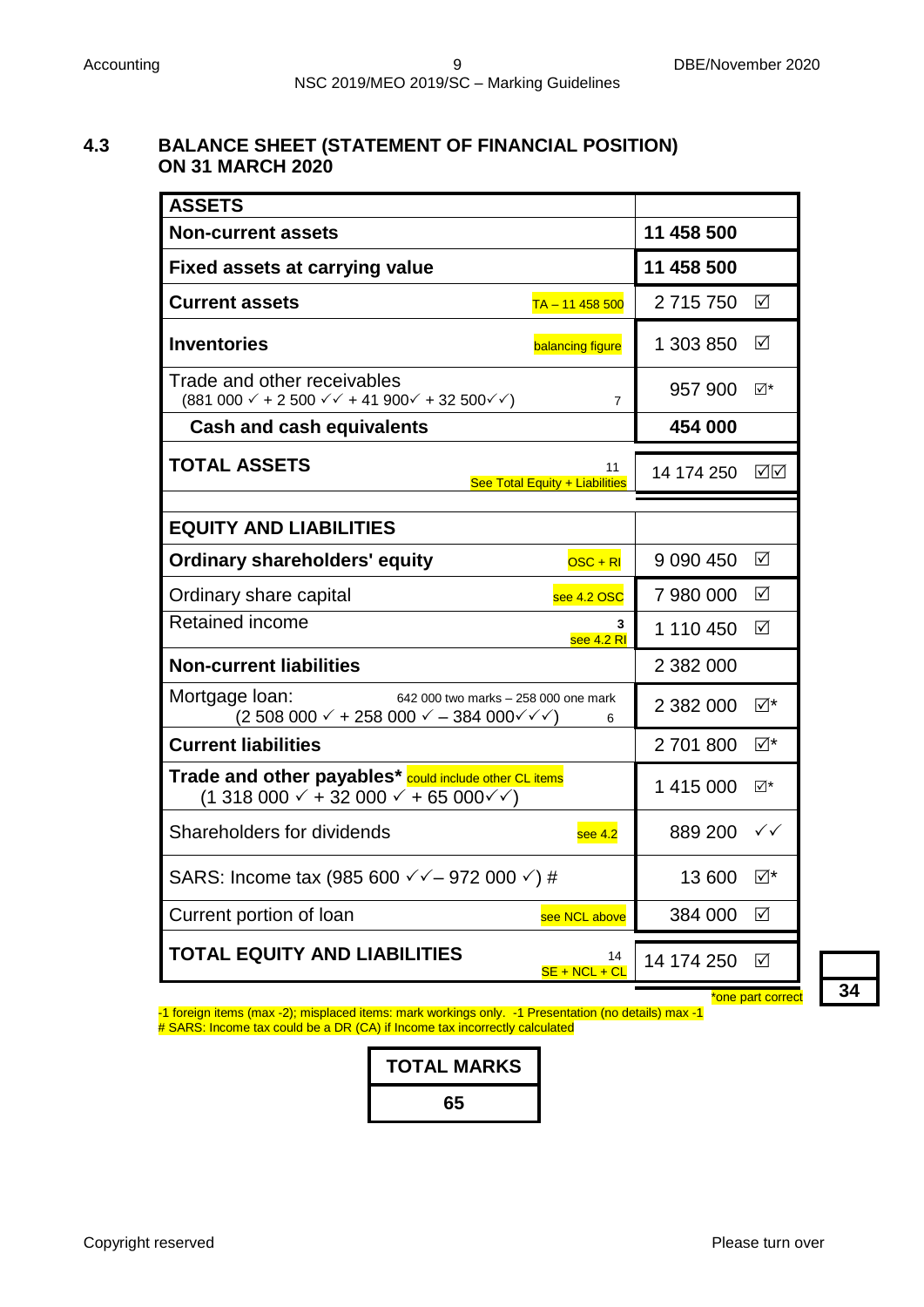| ۰,                | ۰, |
|-------------------|----|
|                   |    |
| ×<br>ł<br>۰.<br>× |    |

| 5.1 |       | 5.1.1   External $\checkmark$      |  |
|-----|-------|------------------------------------|--|
|     |       | 5.1.2   Directors $\checkmark$     |  |
|     |       | 5.1.3   Balance Sheet $\checkmark$ |  |
|     | 5.1.4 | Cash Flow Statement √              |  |

# **4**

# **5.2 BOMBAY LTD**

|                | <b>CASH FLOW STATEMENT FOR YEAR ENDED 29 FEBRUARY 2020</b>                                                                                                                                                                                                                                       |                              |              |
|----------------|--------------------------------------------------------------------------------------------------------------------------------------------------------------------------------------------------------------------------------------------------------------------------------------------------|------------------------------|--------------|
|                | <b>CASH EFFECTS OF OPERATING ACTIVITIES</b>                                                                                                                                                                                                                                                      |                              |              |
|                | <b>Cash generated from operations</b>                                                                                                                                                                                                                                                            |                              |              |
|                | <b>Interest paid</b>                                                                                                                                                                                                                                                                             |                              |              |
|                | Income tax paid                                                                                                                                                                                                                                                                                  |                              |              |
| 4              | Dividends paid 121 000 two marks<br>126 000 $\checkmark$ + 286 000 $\checkmark$ - 165 000 $\checkmark$ OR<br>$-126000 - 286000 + 165000$<br>Accept other arrangements for calculations eg: brackets ; ledger account                                                                             | (247000)                     | ⊠*           |
|                | <b>CASH EFFECTS OF INVESTING ACTIVITIES</b>                                                                                                                                                                                                                                                      |                              |              |
| 5              | <b>Fixed assets purchased</b><br>4 830 000 $\checkmark$ + 34 500 $\checkmark$ + 312 600 $\checkmark$ – 3 760 100 $\checkmark$ OR<br>$-4830000 - 34500 - 312600 + 3760100$<br>Accept other arrangements for calculations eg: brackets ; ledger account                                            | (1417000)                    | ⊠*           |
| 1              | Proceeds from the sale of fixed assets                                                                                                                                                                                                                                                           | 34 500                       |              |
|                | <b>Change in fixed deposit</b>                                                                                                                                                                                                                                                                   |                              |              |
|                | <b>CASH EFFECTS OF FINANCING ACTIVITIES</b>                                                                                                                                                                                                                                                      |                              |              |
| $\mathbf{1}$   | <b>Proceeds from shares issued</b>                                                                                                                                                                                                                                                               | 1 240 000                    | ✓            |
| 5              | <b>Repurchase of shares</b><br>5 880 000 $\checkmark$ - 1 240 000 $\checkmark$ - 5 360 000 $\checkmark$ - 96 000 $\checkmark$ OR<br>$-5880000 + 1240000 + 5360000 + 96000$<br>OR 120 000 one mark x 6,80 three marks<br>Accept other arrangements for calculations eg: brackets ; ledger account | (816000)                     | ⊠*           |
| $\overline{2}$ | <b>Change in loan</b> 1 300 000 - 950 000<br>one mark if 350 000 with no brackets                                                                                                                                                                                                                | (350000)                     | ✓✓           |
|                |                                                                                                                                                                                                                                                                                                  |                              |              |
|                | NET CHANGE IN CASH AND CASH EQUIVALENTS<br>operation (from bottom)                                                                                                                                                                                                                               | (82700)                      | ☑            |
|                | Cash and cash equivalents (opening balance)                                                                                                                                                                                                                                                      | 56 400                       | $\checkmark$ |
| 4              | Cash and cash equivalents (closing balance)<br>$-28800 + 2500$                                                                                                                                                                                                                                   | (26 300)<br>one part correct | ✓☑           |

**22**

\* one part correct and must be in brackets / if no brackets, full marks for workings If inappropriate use of brackets, or not, full marks cannot be earned on that line.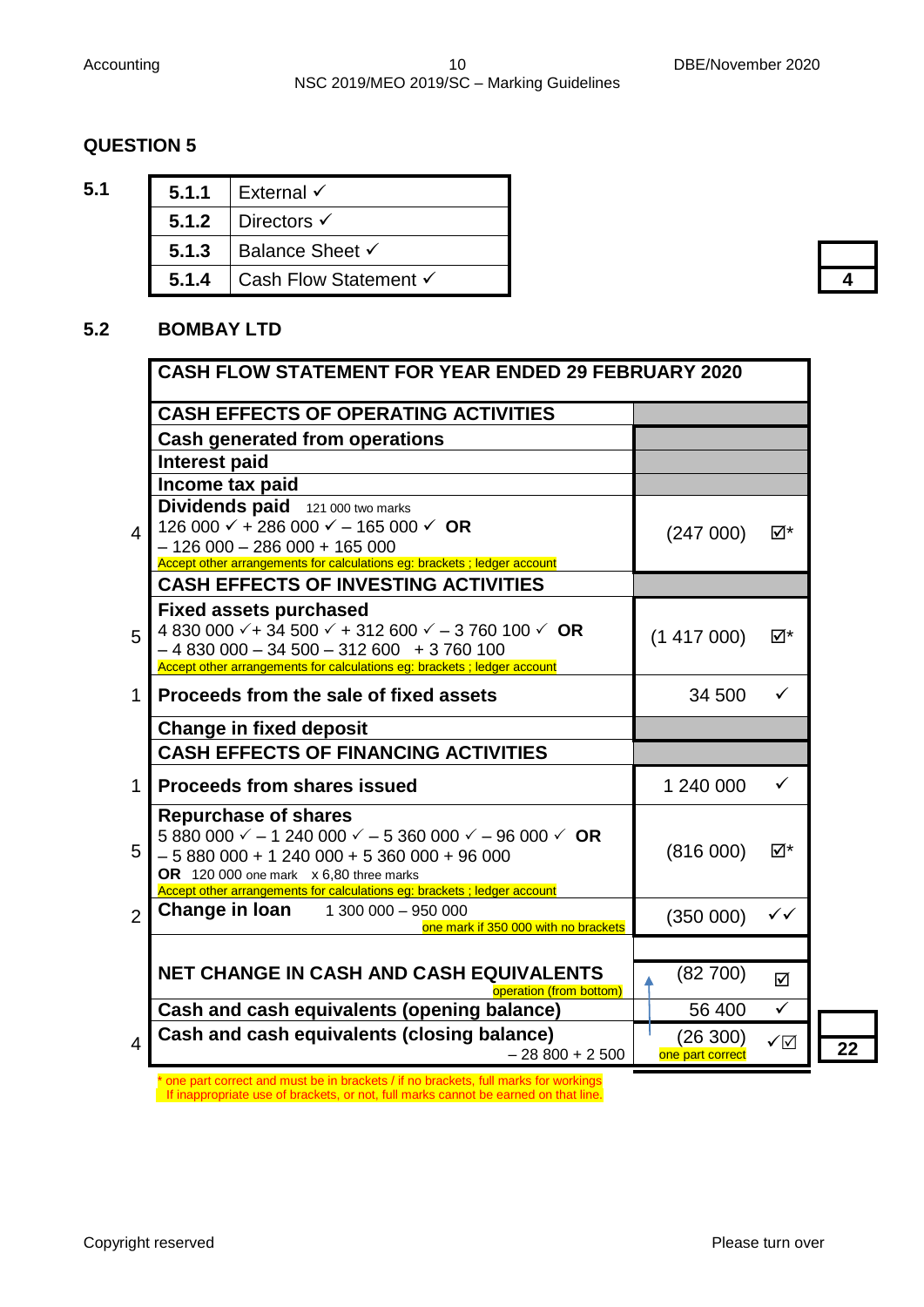| <b>Workings</b>                                                                                                                                                             | <b>Answer</b>                                                                           |  |
|-----------------------------------------------------------------------------------------------------------------------------------------------------------------------------|-----------------------------------------------------------------------------------------|--|
| x 100<br>1 122 500 $\checkmark$<br>4 824 000 √                                                                                                                              | 23,3% Ø<br>one part correct; accept 23%<br>express as %; sign not necessary             |  |
| <b>Calculate: Acid-test ratio</b><br>(NOTE: The current ratio is 1,6 : 1.)                                                                                                  |                                                                                         |  |
| <b>Workings</b>                                                                                                                                                             | <b>Answer</b>                                                                           |  |
| 774 000 x 1.6 two marks<br>$(1238400 \sqrt{6} - 619000)$ : 774 000 $\sqrt{6}$<br>619 400 three marks                                                                        | $0,8:1$ $\boxtimes$<br>one part correct<br>$\overline{\text{as x : 1}}$                 |  |
| Calculate: Net asset value (NAV) per share                                                                                                                                  |                                                                                         |  |
| <b>Workings</b><br>6 422 800 two marks                                                                                                                                      | <b>Answer</b>                                                                           |  |
| $(5880000 \times + 542800 \times)$ x 100<br>980 000 $\sqrt{2}$ one part correct<br>$(900\ 000 + 200\ 000 - 120\ 000)$                                                       | 655,4 cents <b>Ø</b><br>one part correct or 655 cents                                   |  |
|                                                                                                                                                                             | accept R6,55<br>Note: The 100 is not regarded as 'one part correct' for the method mark |  |
| <b>TWO COMPANIES: LULU LTD AND COCO LTD</b><br>Explain which company has the better liquidity. Quote TWO financial<br>indicators to support your opinion.                   |                                                                                         |  |
| Part marks for incomplete / unclear / partial explanation                                                                                                                   |                                                                                         |  |
| <b>Explanation and Financial Indicators for Lulu:</b>                                                                                                                       |                                                                                         |  |
| Liquidity ratios of Lulu Ltd $\checkmark$ are more efficient $\checkmark$ than that of Coco Ltd.<br>Current ratio 1,7 : 1 $\checkmark$<br>Acid test ratio $0.9:1\checkmark$ |                                                                                         |  |
| <b>OR</b>                                                                                                                                                                   |                                                                                         |  |
| <b>Explanation and Financial Indicators for Coco:</b>                                                                                                                       |                                                                                         |  |

Liquidity ratios of Coco Ltd one mark are higher / they have more CA one mark Coco has more liquid assets than stock (0,6 : 1 compared to 0,8 : 1 in Lulu) Current ratio 4,2 : 1 one mark Acid test ratio 3,6 : 1 one mark

**4**

# **5.3.2 Comment on the earnings per share and the % return on equity of Lulu Ltd. Give TWO reasons why the shareholders will be satisfied with these indicators. Quote figures.**

Financial indicators with figures and trend  $\checkmark$   $\checkmark$   $\checkmark$  Explanation  $\checkmark$ 

EPS increased (from 233 cents) to 273 cents (by 40 cents / 17,2%) ROSHE increased (from 14%) to 25% (by 11% / 78,6%)

This exceeds the returns on alternative investments (such as interest on fixed deposits which is 6%).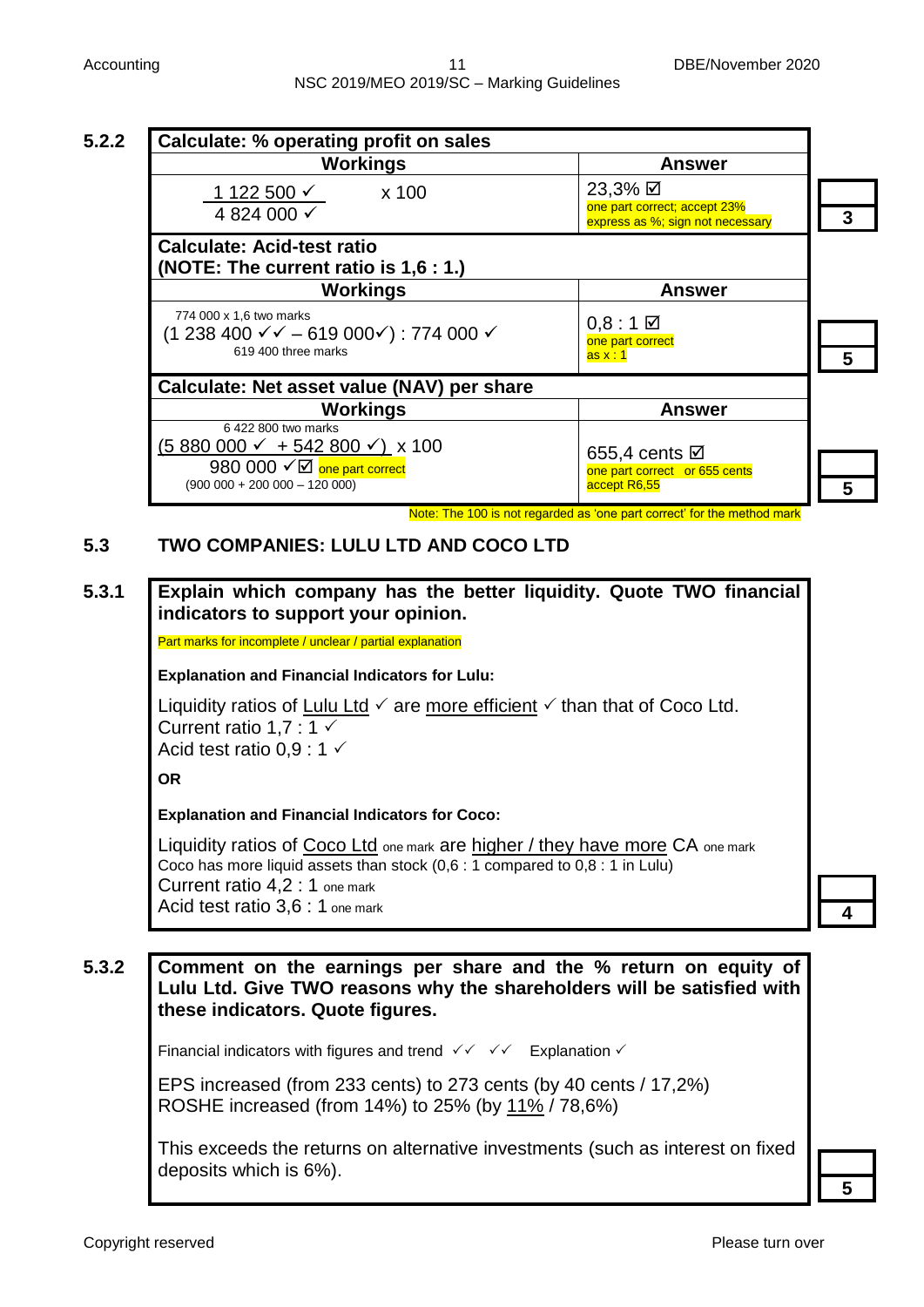# **5.3.3 Comment on the market value of the shares in Coco Ltd. Explain TWO points. Quote figures.**

```
TWO valid points. \checkmark \checkmark Figures \checkmark \checkmark
```
- **Compare to NAV:** Market value of R18,80 is higher than the NAV of R17,86 (by 0,94). Indicates good demand for the shares / positive image of the company / company is doing well.
- **Compare to purchase price:** He originally bought the shares for R28,00 but the market price is now R18,80 (indicates poor financial return)

**5.3.4 Compare the dividend pay-out rates of both companies and explain why the directors of EACH company decided on these pay-out rates. Quote figures or calculations.**

> **Lulu Ltd**: 110c (DPS)/273 cents(EPS) or 40,3% √ They retained 59,7% of the EPS for future growth / expansion  $\checkmark$ **OR** This is to benefit shareholders through the NAV and share price

**Coco Ltd:** 200c (DPS)/171 cents (EPS) or 117% They decided to keep shareholders happy / reward shareholders for low dividends in previous years / have no plans for growth  $\checkmark$ 

Be alert to different presentation of information.

**5.3.5 Noah says that the dividend of 110 cents per share he earned from Lulu Ltd is better than the dividend of 200 cents per share from Coco Ltd. Give ONE point to prove that he is incorrect. Quote figures or calculations.**

> ONE explanation / comparison (with figures) No marks for individual / random amounts stated.

200 cents – 110 cents = 90 cents more per share was earned in Coco Ltd.  $\checkmark$  and  $\checkmark$  and  $\checkmark$ 

OR: He earned 90 cents more per share in Coco Ltd. four marks

Also be alert to learners who commented in the following way to prove Noah is correct: In Lulu Ltd, he earned 110c on a share which cost him 700c (16%) two marks In Coco Ltd, he earned 200 cents on a share which cost him 2 800c (7%) two marks **OR**: In total he earned dividends of R440 000 from Lulu Ltd, and R200 000 from Coco Ltd four marks

**4**



**4**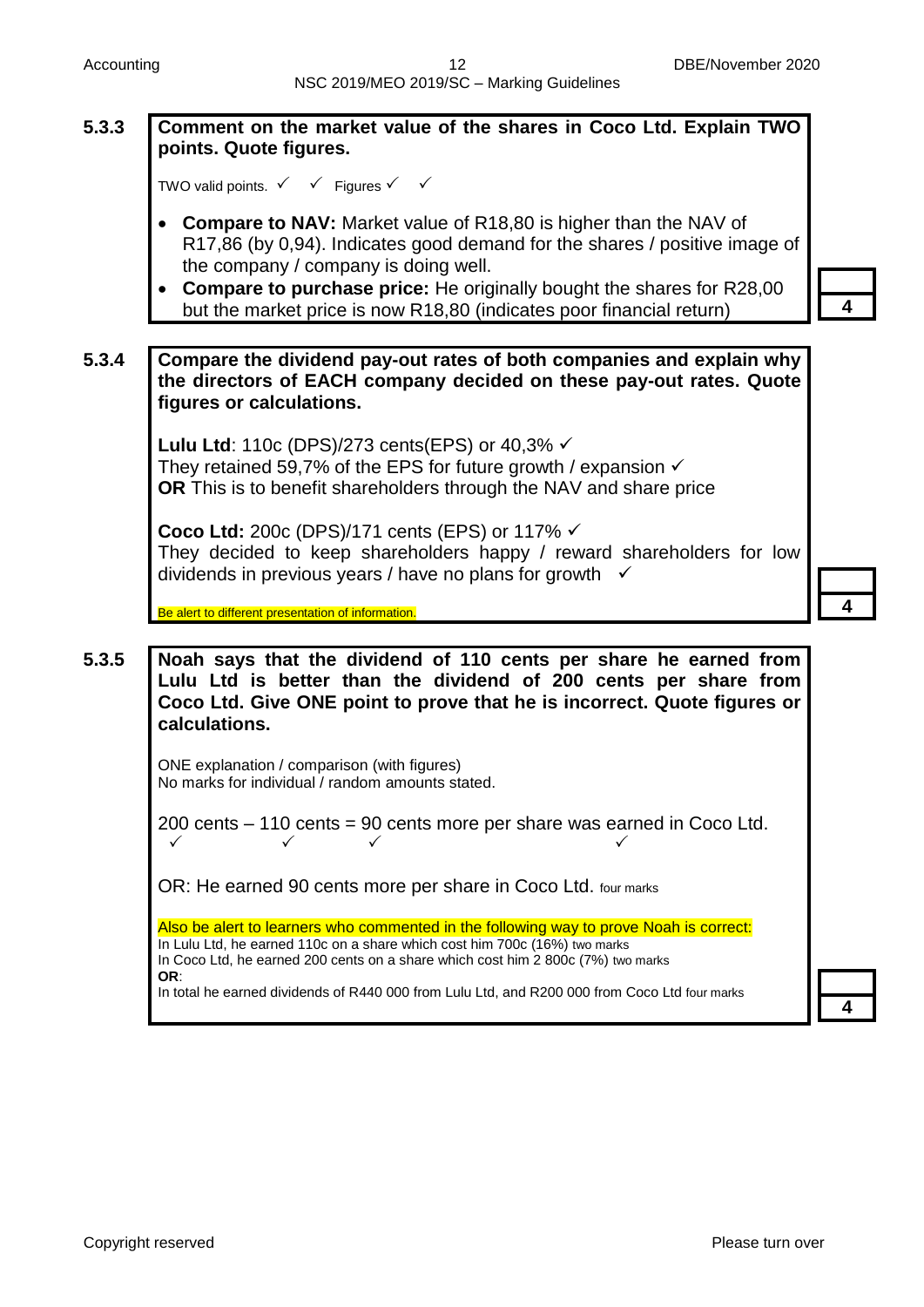| 5.3.6 | Comment on the risk and gearing of EACH company. Quote TWO<br>financial indicators.                                                                                                              |  |  |  |
|-------|--------------------------------------------------------------------------------------------------------------------------------------------------------------------------------------------------|--|--|--|
|       | THREE marks per company: Financial Indicator with figure and Comment<br>Accept the correct figures (if financial indicators are not mentioned)                                                   |  |  |  |
|       | <b>Lulu Ltd:</b>                                                                                                                                                                                 |  |  |  |
|       | Debt/equity ratio is $0,8:1 \checkmark$<br>ROTCE is 20% $\checkmark$                                                                                                                             |  |  |  |
|       | Comment $\checkmark$<br>The business makes extensive use of loans (high risk) /<br>ROTCE is higher than the interest rate of 13%, indicating positive gearing                                    |  |  |  |
|       | <b>Coco Ltd:</b>                                                                                                                                                                                 |  |  |  |
|       | Debt/equity ratio is $0,2:1 \checkmark$<br>ROTCE is 10% $\checkmark$                                                                                                                             |  |  |  |
|       | Comment $\checkmark$<br>The business does not rely on loans (low risk) /<br>ROTCE is lower than interest rate of 13%, indicating negative gearing                                                |  |  |  |
|       | Arrangement of information may vary; financial indicators and/or comment may be compared in the same statemen                                                                                    |  |  |  |
|       |                                                                                                                                                                                                  |  |  |  |
| 5.3.7 | Noah wants to buy shares in Lulu Ltd on the JSE at current market value<br>to become the majority shareholder and CEO. Calculate how much Noah<br>will have to pay for the shares that he needs. |  |  |  |
|       | <b>Workings</b>                                                                                                                                                                                  |  |  |  |
|       | $1100000 / 2 + 1$<br>(550 001 $\checkmark$ – 400 000 $\checkmark$ ) x R9,50 $\checkmark$ = R1 425 009,50 $\textcircled{z}$ one part correct<br>150 001 two marks                                 |  |  |  |
|       | $OR$ 50% + 100<br>$(550 100 - 400 000)$ x R9,50 = R1 425 950<br>150 100                                                                                                                          |  |  |  |
|       | OR.<br>51%<br>$(561 000 - 400 000)$ x R9,50 = R1 529 500<br>161 000                                                                                                                              |  |  |  |
|       | OR.<br>14% x 1 100 000<br>or 15%<br>13,7%<br>or                                                                                                                                                  |  |  |  |
|       | $154000 \times R9,50 = R1463000$                                                                                                                                                                 |  |  |  |

| <b>TOTAL MARKS</b> |  |
|--------------------|--|
| 70                 |  |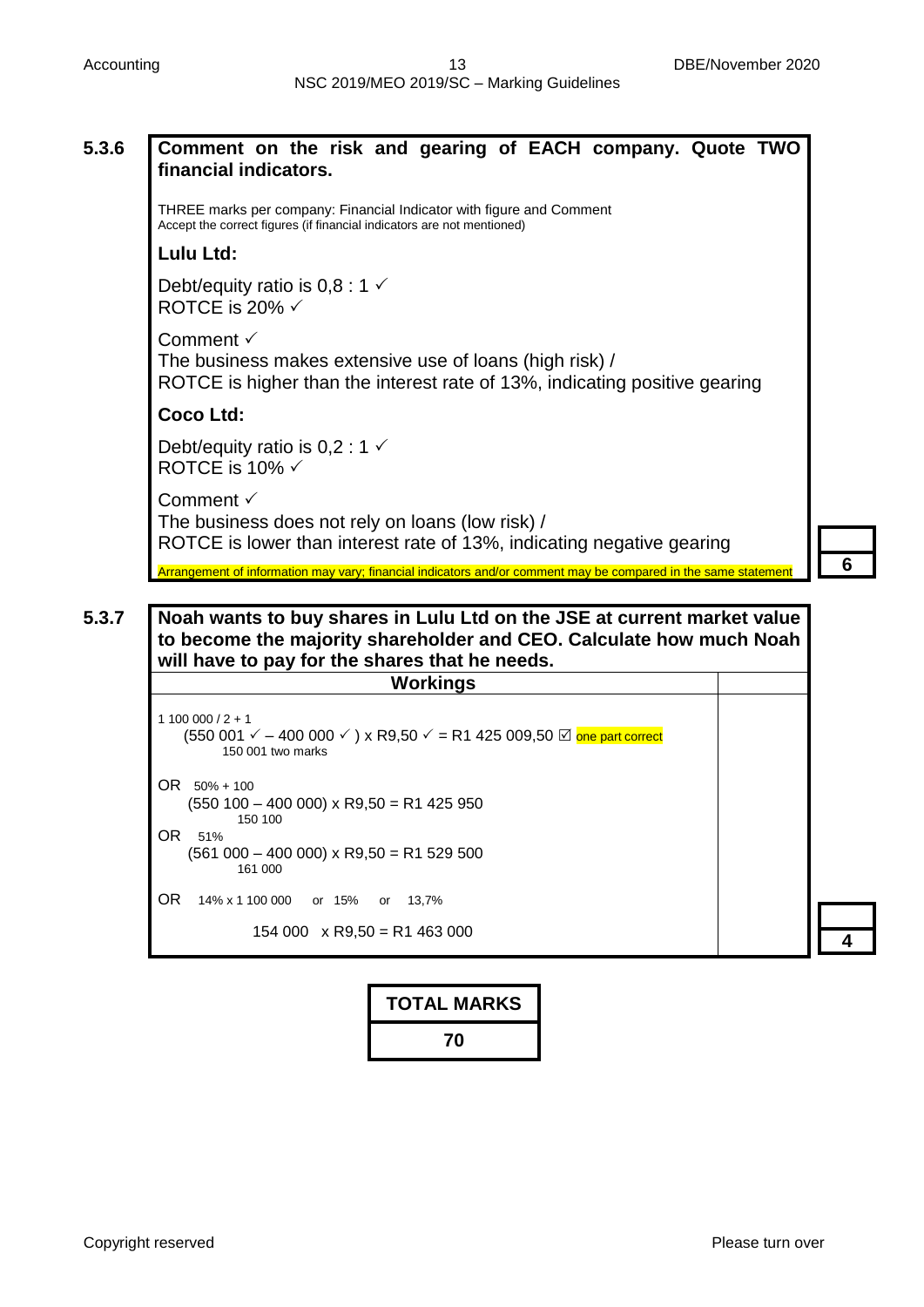#### Accounting 14 DBE/November 2020 NSC 2019/MEO 2019/SC – Marking Guidelines

# **QUESTION 6**

**6.1 6.1.1** False  $\checkmark$ 6.1.2  $\vert$  True  $\checkmark$ 6.1.3  $\vert$  True  $\checkmark$ 

**Accept T or F** 

# **6.2 KURUMAN (PTY) LTD**

# **6.2.1 Calculate the missing amounts indicated by (i) and (ii) in the Debtors' Collection Schedule.**

|      | <b>Workings</b>             | <b>Answer</b>                 |
|------|-----------------------------|-------------------------------|
| (i)  | 41 250 x 38/100             | 15 675 √⊠<br>one part correct |
|      | 16 530 x 100/38             |                               |
| (ii) | OR 25 056 x 100/60 x 100/96 | 43 500 √⊠<br>one part correct |
|      | <b>OR</b> 130 500 x 25/75   |                               |

# **Calculate the percentage discount allowed to debtors who settle in the month of the sales transactions.**

| <b>Workings</b>                                                                            |                             | <b>Answer</b>                 |
|--------------------------------------------------------------------------------------------|-----------------------------|-------------------------------|
| 990 three marks<br>41 250 x 60%<br>24 750 $\sqrt{7}$ – 23 760 $\sqrt{7}$ x 100<br>24 750 √ |                             | 4% ☑<br>one part correct      |
| OR: July:<br>1 1 5 2                                                                       | June:<br>1 0 4 4            | as a %,<br>sign not necessary |
| $(28800 - 27648)$<br>28 800                                                                | $(26100 - 25056)$<br>26 100 |                               |

# **6.2.2 Calculate budgeted amounts:**

|                                                            | <b>Workings</b>                                                                                                                                                                                                            | <b>Answer</b>                     |
|------------------------------------------------------------|----------------------------------------------------------------------------------------------------------------------------------------------------------------------------------------------------------------------------|-----------------------------------|
| <b>Total sales</b><br>for July 2020                        | 48 000 $\checkmark$ + 144 000 $\checkmark$<br>OR 48 000 x 100/25<br><b>OR</b> 144 000 x 100/75                                                                                                                             | 192 000⊠<br>one part correct<br>3 |
| <b>Payment to</b><br>creditors during<br><b>June 2020</b>  | 123 750 + 41 250 / 41 250 x 100/25 / 123 750 x 100/75<br>165 000 √ x 100/150√ x 80%√<br><b>OR</b> 22 000 x 80/20<br>one mark<br>two marks                                                                                  | 88 000⊠<br>one part correct<br>4  |
| <b>Additional loan</b><br>to be acquired<br>on 1 June 2020 | $(7500 - 6000)$<br>1 500√ x 100/20 √ x 12√<br>OR $1500 \times 12$ /<br>20%<br>one mark<br>one mark<br>one mark<br>OR 450 000 $-$ 360 000<br>two marks<br>one mark<br>Be aware of alternative ways to calculate this figure | 90 000⊠<br>one part correct<br>4  |

**3**

**4**